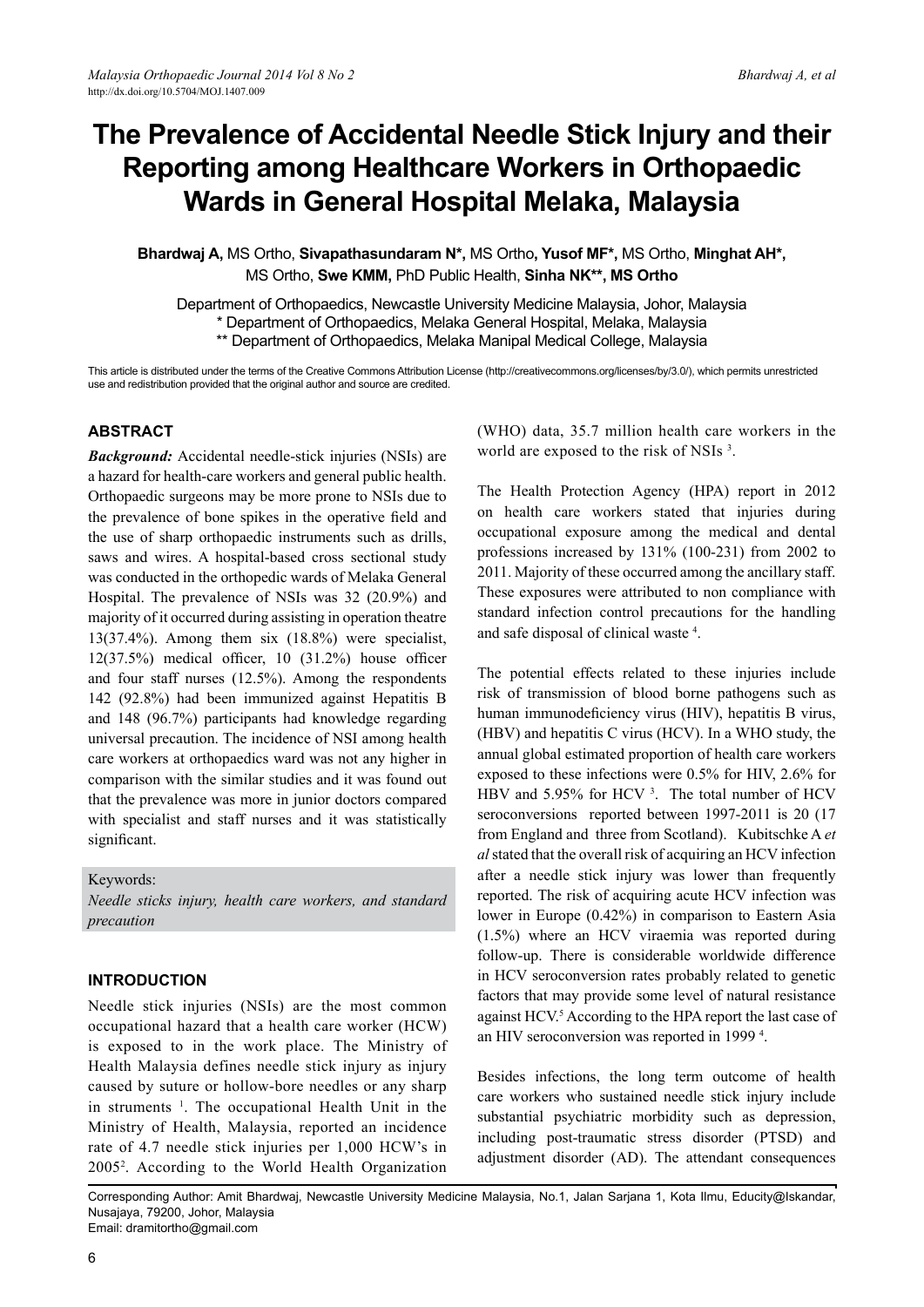to these effects include missed work days which directly affects the health care services and resources 6-7.

Orthopedic surgeons are more prone to needle stick injuries due to exposure to bone spikes in the operative field and the use of sharp orthopedic instruments such as drills, saws, kirschner wires and pins. It is reported that an orthopedics surgeon's risk of sharp injury is as high as 80%-90% in a 10-year period.8 The mean exposure rate among the orthopaedic surgeons is 1.4 per year with only 33 % reporting the incident. The reason for not reporting was identified as a perceived low risk of the patient carrying the blood borne infections and possible stigmatization and loss of employment  $9-10$ .

The objectives of this study are to determine the prevalence of accidental needle stick injuries (NSIs) among the health care workers in the department of orthopaedics, clinical situations, their responses after a needle stick injury episode and to determine their level of knowledge of blood borne pathogens and practice of standard work precautions.

# **Material and Method**

This is a cross sectional study conducted in Melaka General Hospital from February 2013 to March 2013 in the department of orthopaedics.

Sample size was calculated by using Epi info with 95% confidence interval and prevalence rate of 23% 17.All the health care workers posted at Orthopaedic Ward, Melaka Hospital participated in this study. The questionnaires were developed based on the health belief model.<sup>26</sup> Data was collected in the form of pre-tested self-administered questionnaires. In order to standardize the questionnaires, a pilot study was conducted among house officers and content validity was examined.

After the institutional review board and MREC approval, a structured questionnaire was used to gain information on socio-demographic profile of the respondents, history of needle stick injuries, types of devices causing the injury, their reporting and knowledge on standard precautions, post exposure prophylaxis and their risk perception on needle stick injuries. The questionnaire was translated into Bahasa Malaysia and the questionnaires were administrated with face to face interviews to generate adequate response rate. Needle stick injury was defined as percutaneous injury caused by the suturing needle and hollow bore needles or sharp instruments, that is, the type of needle used for giving injection or drawing of blood which has the bore that the blood can remain inside after use. Cases of needle stick injuries were respondents who had one or more experiences of needle stick injury.

Data collected were analysed using with SPSS software version and chi square test and were used to determine factors associated with needle stick. The statistical analysis was conducted with 95% confidence interval and a p-value of <0.05 as threshold of statistical significance.

#### **Results**

#### *I. Baseline characteristics of respondents*

There was total of 153 health care workers who participated in this study, which included 85 doctors (10 specialist, 25 medical officers and 50 house officers) and 68 staff nurses. Among the respondent, 62 (40.5%) were male and 91 (59.5%) were female. The majority of the respondents were Malay 107 (69.9%). The mean age of respondents was 31 years (SD, 7.49) (range 22 to 57 years). It was observed that 142 (92.8%) respondents were immunized with Hepatitis B vaccine and 11 (7.2%) were not immunized at all. In this study 148 (96.7%) participants had knowledge on standard precautions.

#### *II. Prevalence of needle sticks injury*

There was a total of 32 (20.9%) reported episodes of needle stick injuries in this study. Among them 18 (56.25%) were male and 14 (43.75%) female health care workers (P< 0.034).

Majority of injuries occurred while assisting surgery in the operation theatre 13 (37.4%). Amongst them 6 (18.8%) were specialists, 12 (37.5%) medical officers, 10 (31.2%) house officers and four (12.5%) staff nurses. (Figure 3) Majority of injuries were due to hollow bore needle 15 (46.8%) and 16 (50%) due to solid needle and one (3.2%) due to bone spike. Twenty three (71.8%) of the injuries were self-inflicted and among them 31 (96.9%) were wearing gloves during the injury.

Site of injury revealed that 15 (47%) of respondents had injuries in a finger and 17 (53%) had injury in the hand. Factors were explored for perceived cause of injury and the majority 12 (37.5%) of injuries had occurred when the procedure was hurried, 5 (15.6%) due to tiredness, 5 (15.6%) due to lack of experience and others due to poor lighting Twenty-seven (84.4 %) of the workers had taken immediate post incident action but five (15.6%) had not taken any appropriate action. The immediate post-exposure action taken was washing the injured part 14 (51.8%), medication 6 (23.1%), and two others (7.4%) such as informing senior staff. Majority of those who did not take any immediate action perceived that there was no need to take any action.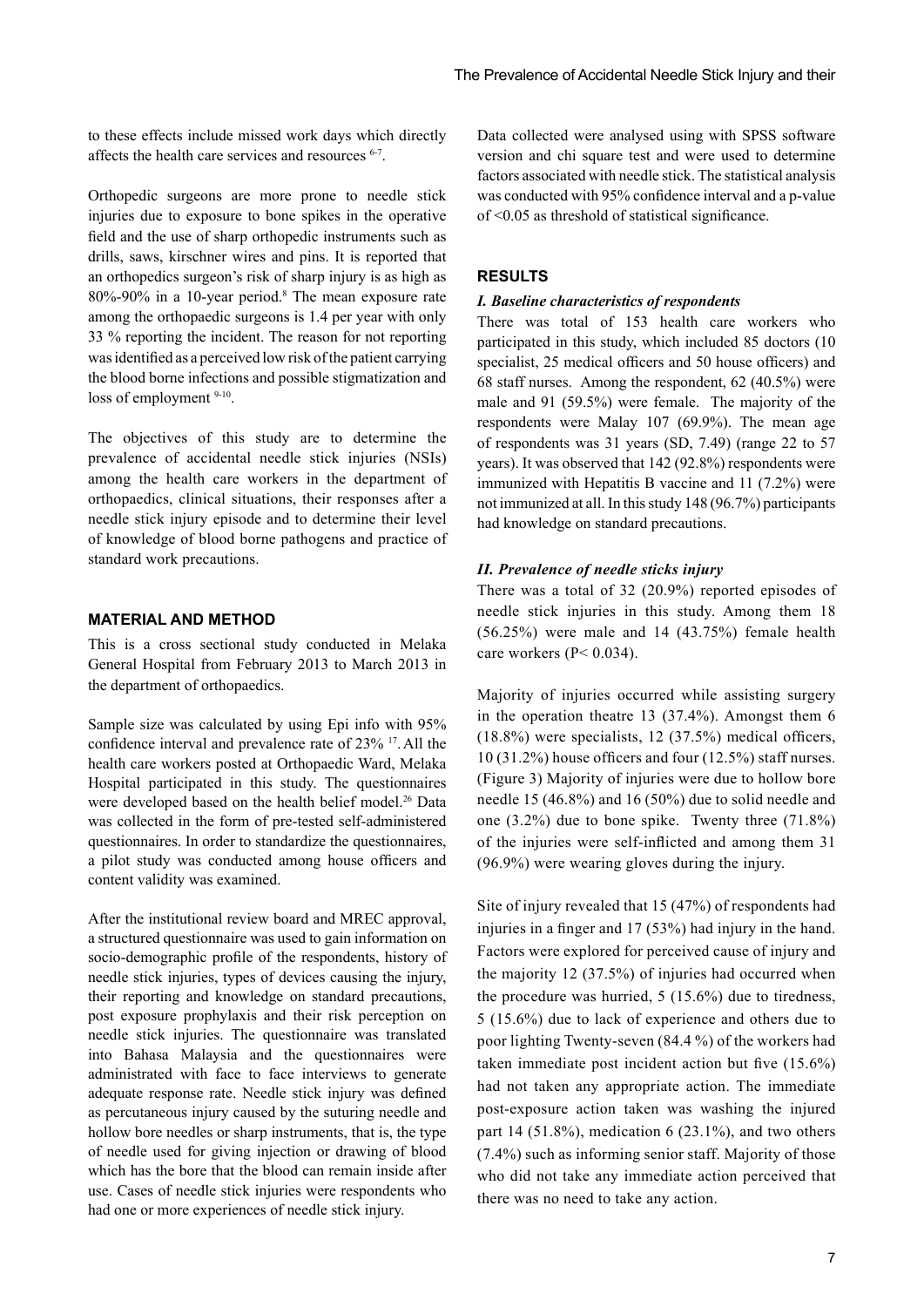# **Table I:** Knowledge of NSI by respondents.

| <b>Variables</b>                          | <b>Categories</b>                                                                  | <b>Frequency</b> | Percent (%) |
|-------------------------------------------|------------------------------------------------------------------------------------|------------------|-------------|
| <b>Procedure dealing</b><br>with syringes | The used syringes disposed into<br>regular trash can cause needle stick<br>injury. | 142              | 92.8%       |
|                                           | It is necessary to recap the used<br>syringes before discarding them<br>away       | 142              | 92.8%       |
|                                           | It is necessary to sterilize sharp<br>instruments before reuse.                    | 84               | 54.9%       |
| <b>Standard precaution</b>                | Hand washing after direct contact<br>with patient                                  | 139              | 90.8%       |
|                                           | Needle recapping                                                                   | 141              | 92.2%       |
|                                           | Safe collection and disposal of<br>sharps                                          | 149              | 97.4%       |
|                                           | Wearing gloves                                                                     | 127              | 83%         |
|                                           | Safe hospital management                                                           | 152              | 99.3%       |
| Post exposure                             | Hepatitis B immunization                                                           | 84               | 54.9%       |
| prophylaxis                               | Wash wound with water                                                              | 151              | 98.7%       |
|                                           | Put pressure to arrest bleeding                                                    | 94               | 61.4%       |
|                                           | Test blood of patient                                                              | 142              | 92.8%       |
|                                           | Maintain confidentiality on injury                                                 | 121              | 79.1%       |

**Table II:** Knowledge score of the respondents

# **Table III:** Perception score of the respondents

| Knowledge score | <b>Frequency</b> | <b>Percentage</b> | <b>Knowledge score</b> | <b>Frequency</b> | Percentage |
|-----------------|------------------|-------------------|------------------------|------------------|------------|
| Good knowledge  | 103              | 67.3              | High                   | 111              | 72.5       |
| Need to improve | 50               | 32.7              | Low                    | 42               | 27.5       |
| Total           | 153              | 100               | <b>Total</b>           | 153              | 100        |

# **Table IV:** Questionnaire on Perception of needle stick injury

|    | <b>Statements</b>                                                                                                                       | SA/A  | Uncertain | <b>SDA/DA</b> |
|----|-----------------------------------------------------------------------------------------------------------------------------------------|-------|-----------|---------------|
| 1. | Every health care worker has chance to get needle stick injury.                                                                         | 94.1% | 1.3%      | 4.6%          |
| 2. | Needle stick injury is unavoidable - for health care workers.                                                                           | 44.4% | 5.9%      | 49.7%         |
| 3. | Increased workload can lead to needle stick injury.                                                                                     | 79.7% | 6.5%      | 14.4%         |
| 4. | If health care workers get infected with HIV infection, they should<br>resign from their profession.                                    | 7.9%  | 17.6%     | 74.5%         |
| 5. | The infections transmitted from needle stick injuries are life threatening<br>and some have no vaccine and treatments.                  | 85%   | 4.6%      | 10.5%         |
| 6. | The standard precaution to handle the sharp objects must always be<br>followed because improper handling can lead to get the infection. | 93.5% | 1.3%      | 5.2%          |
| 7. | Unavailability of protection equipment can make one prone to get<br>needle stick injuries.                                              | 94.3% | 4.6%      | 1.3%          |
| 8. | Reporting after needle stick injury is not useful.                                                                                      | 7.9%  | 8.5%      | 83.7%         |
| 9. | All health care workers should follow universal precaution for needle<br>stick injury                                                   | 98.7% | 0%        | 1.4%          |
|    | 10. Posting at orthopaedics ward have a higher risk of getting needle stick<br>injuries                                                 | 18.3% | 24 8%     | 56.9%         |

SA/A- Strongly agree SDA/DA- Strongly disagree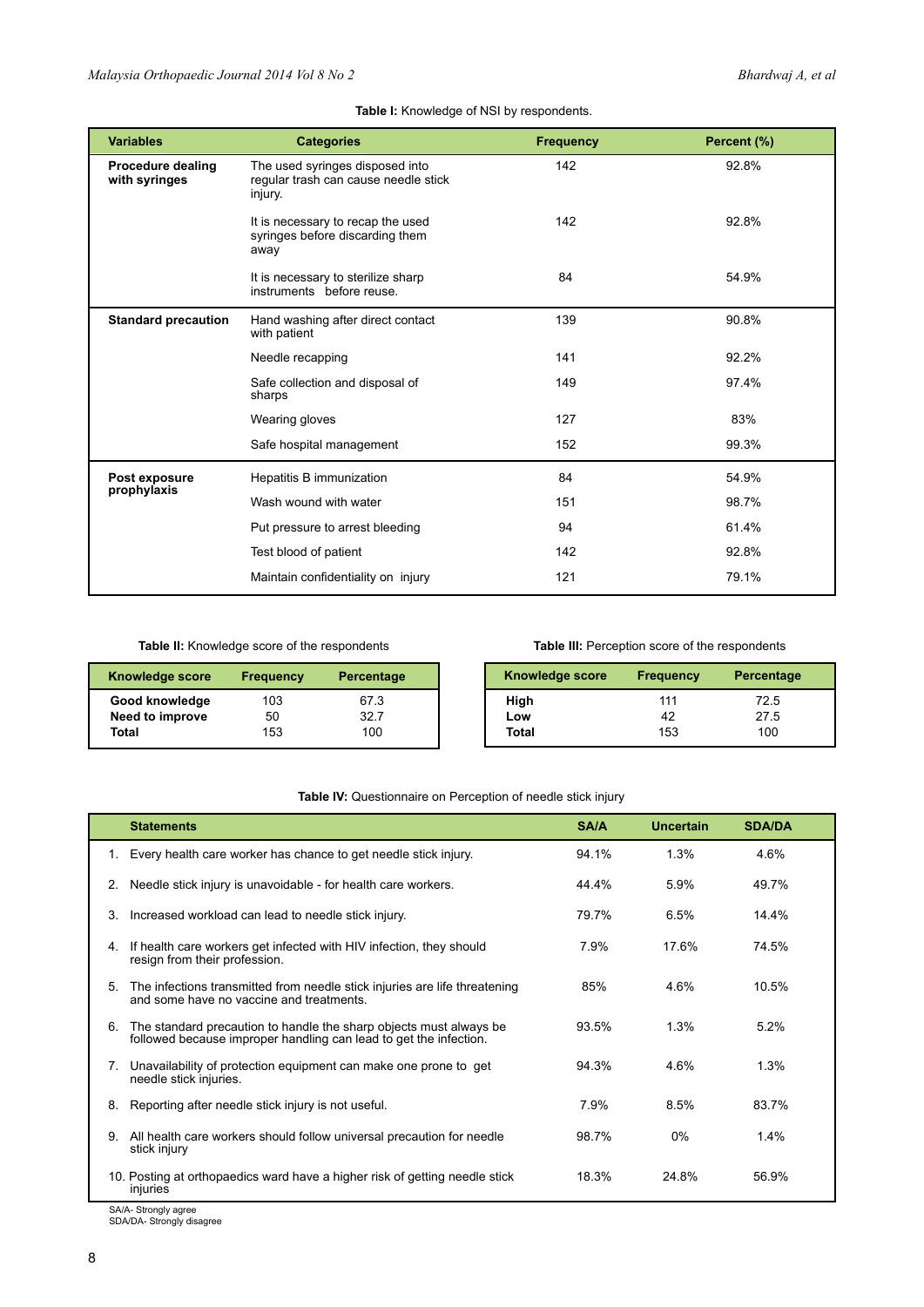

**Fig. 1**: Categories of health staff of respondents. **Fig. 2**: Gender distribution of injured workers.



**Fig. 3**: Categories of health staff that were injured.

#### *III. Knowledge concerning needle stick injury*

Knowledge of risk of needle stick injury and standard precautions were assessed and the results of correct answers are in Table (I). Most of the respondents had knowledge on the diseases transmitted by contaminated sharp objects.

Regarding knowledge score 67.3% of respondents had good knowledge and only 32.7% had fair knowledge which needed to be improved through training and health education (Table II).

#### *IV. Perception of students on needle sticks injury Risk perception of needle stick injury*

Ten questions were designed to assess the perception of health care workers on risk of needle stick injury and the results are shown in table (IV). Regarding perception score of the respondents, 111 (72%) demonstrated high positive perception on needle stick injuries (Table III).

## **Discussion**

NSIs are a potentially serious threat to health care workers exposing them to the risk of acquiring blood borne pathogens through sharps or instruments. The prevalence of needle stick injuries in our study is 20.9%.It is lower



compared to prevalence of 24.9% reported by Lee and Hassim in 2005, 23.5% Rampal *et al* 2010<sup>11,12</sup>. In a study by Ng and Hassim in 2003 in the accident and emergency department of two teaching hospitals prevalence rates was 31.6% and 52.9% 13. This may be related to 'selection bias' as the study groups were selected form high risk backgrounds such as accident and emergency departments. The studies from Pakistan and India are consistent with higher prevalence rates <sup>14</sup>. These variations can be attributed to the existence of stringent infection control program, regular training of the staff on the standard precautions, inclusion of infection control practices in the teaching curriculum of the medical students, nursing staff, surveillance and the regular practices of use of gloves and availability of safety devices.

In our study the male respondents reported a higher prevalence although most studies did not show any sex difference. The concerns are for the females in the reproductive age group and their future pregnancies compromised due to blood borne infections. Ninety-three percent (93%) of the health care workers in our study reported HBV immunisation. The concern is in the 7% of respondents who had not completed the immunisation schedule placing the health care worker at risk of infection due to inadequate antibody response. According to Lee and Hassim 2005 these workers may also suffer from a false sense of security and may not seek post exposure prophylaxis<sup>9</sup>. It is estimated that 40% of hepatitis B-, and C and 2.5% of HIV are attributed to needle stick injuries <sup>11</sup>. In a study by Wallis *et al* on the perceptions of orthopaedic surgeons on hepatitis C transmission, it was identified that they were mostly unaware of the true prevalence of this infection especially in high risk groups such as intravenous drug abusers. The author concluded that there was a need for greater awareness of all aspects of hepatitis C infection and its associated risk in the practice of surgery 9 .

The devices responsible for needle stick injuries in our study were solid suture needles in orthopaedic surgeries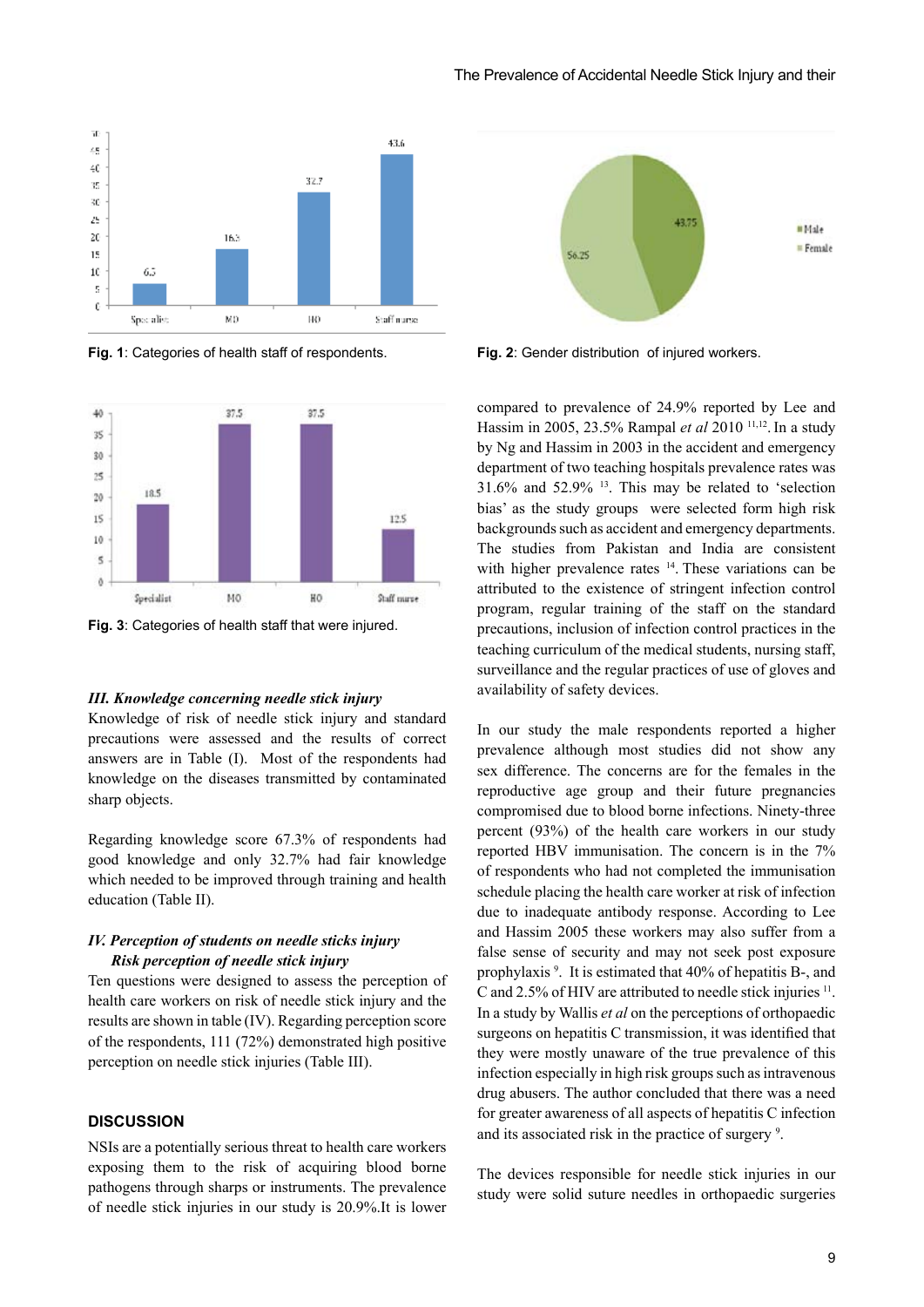(46.9%), followed by hollow bore needle (46.9%), and bone spikes (3%). In terms of number of episodes based on the recall of the respondents about 11.8% reported one episode over the past two years and junior doctors (training medical officers and house officers) reported highest prevalence in our study. Solid bore needles were most often used in suturing and the fact that the junior doctors reporting injury explained the increased likelihood of injury in earlier stages of training. The selfinflicted injuries were commonly noted during surgeries while transferring the sharps between the personnel or discarded needles in the tray /kidney dishes and among the drapes. The alternate viewpoint is the likelihood of junior doctors injuring themselves in wound closure at the conclusion of surgery, whereas the senior doctors are more at risk of exposure to device injuries during surgery. In a nationwide survey among Danish physicians on percutaneous exposure, it was observed that suture needles were primarily responsible for the injuries, followed by intravenous catheters, injection needles, scalpels and bone fragments <sup>15</sup>.

Although there is a lack of extensive studies in evaluating sharp injuries in orthopaedic surgery, there are studies that demonstrated glove perforation rates of 15.8% in major and minor orthopaedic procedures and the right thumb and left index finger having the maximum injuries  $16$ , consistent with our study where 10.5% of injury were reported on the fingers.

There are studies demonstrating highest incidence of needle stick injuries among nurses as injections were mainly administered by them and were frequently involved in drawing blood. The other frequent episode of needle stick injury was during intravenous cannulation and venepuncture with hollow bore needle. In a study by Jagger *et al*, it is reported that one third of injuries occurred during recapping of the needle 17.The recapping of needle is strictly prohibited under the Occupation Safety and Health Administration (OSHA) blood borne pathogen standard 18. Our study demonstrated that 92% of respondents had knowledge that recapping of needle is an unsafe practice.

The other category of personnel at high risk include the medical students as shown by Norsayani *et al* and Bernard *et al* related to their natural enthusiasm of learning new technical skills 19,20. There are currently wide availability of safety engineered needles and sharps. These new generation devices have demonstrated enhanced safety in performing procedures associated with high risk of blood borne transmission of pathogens, such as intravenous cannulation and drawing blood. Two studies have reported 74% to 89% reduction in the needle stick injuries with the usage of safety engineered devices <sup>21, 22</sup>.

A study investigated the orthopaedic uses of safety engineered devices, on outpatient arthrocentesis, intraarticular injections, aspiration biopsy, and ultrasound guided procedures. The observation identified no accidental needle sticks (0 needle sticks per 1300 devices). The author concluded that the shielded safety needles, mechanical syringes, manual retractable syringes, and shielded syringes, are effective, reliable and safe for orthopaedic syringe procedures 8 .

Further exploration of the reason for the needle stick injury in our study identified hurrying to complete the task, fatigability and lack of experience on safe handling of devices. Mental and physical stress related to long working hours is documented to increase the risk of injuries as it impedes the practice of safe procedures 23. This is consistent with our findings in which 42 % of respondents were of the opinion that long working hours were positively associated with occurrence of injuries. Extended work injuries occurred after a mean of 29.1 of consecutive work hours, non-extended work injuries occurred after a mean of 6.1 consecutive work hours. A study among the nurses reported a statistically significant increase in needle stick injuries with working for more than 8 hours per day ( $P < 0.05$ ) <sup>24,25</sup>.

Hence the need for greater reinforcement on scheduled day off and opportunity to sleep seemed important. A study by Patricia *et al* on shift level staffing association with needle stick injury, identified that episodes occurred even in the presence of shift and it was the lower staffing during the shift with increased patient-to-nurse ratios that correlated with elevated risk for injury <sup>26</sup>. Hence it has implications for policy makers and hospital administrators to ensure adequate staffing that is a potential problem in developing countries.

About fifteen percent (15%) of respondents in our study did not take any post-exposure measures with the fear of blame, perceived low risk of infection and exposure and lack of knowledge of how and to whom to report. Medical students were often recognised as likely to ignore reporting as evidenced in few other studies <sup>11,22</sup>. The reason for this being the lack of clear guidelines on the reporting process and Bernard *et al* stated that it was because of their concerns of negative effect on their evaluation if they were to interrupt a case in the pursuit of reporting the exposure 20. The Ministry of Health in Malaysia-, envisages that all cases of needle stick injuries be reported within 24 hours to the infection control team of the hospital or the head of department or to the safety and health committee  $27$ . Although this is the policy, reporting is purely voluntary and hence the overall prevalence of the cases remain uncertain and the magnitude of the problem cannot be accurately determined.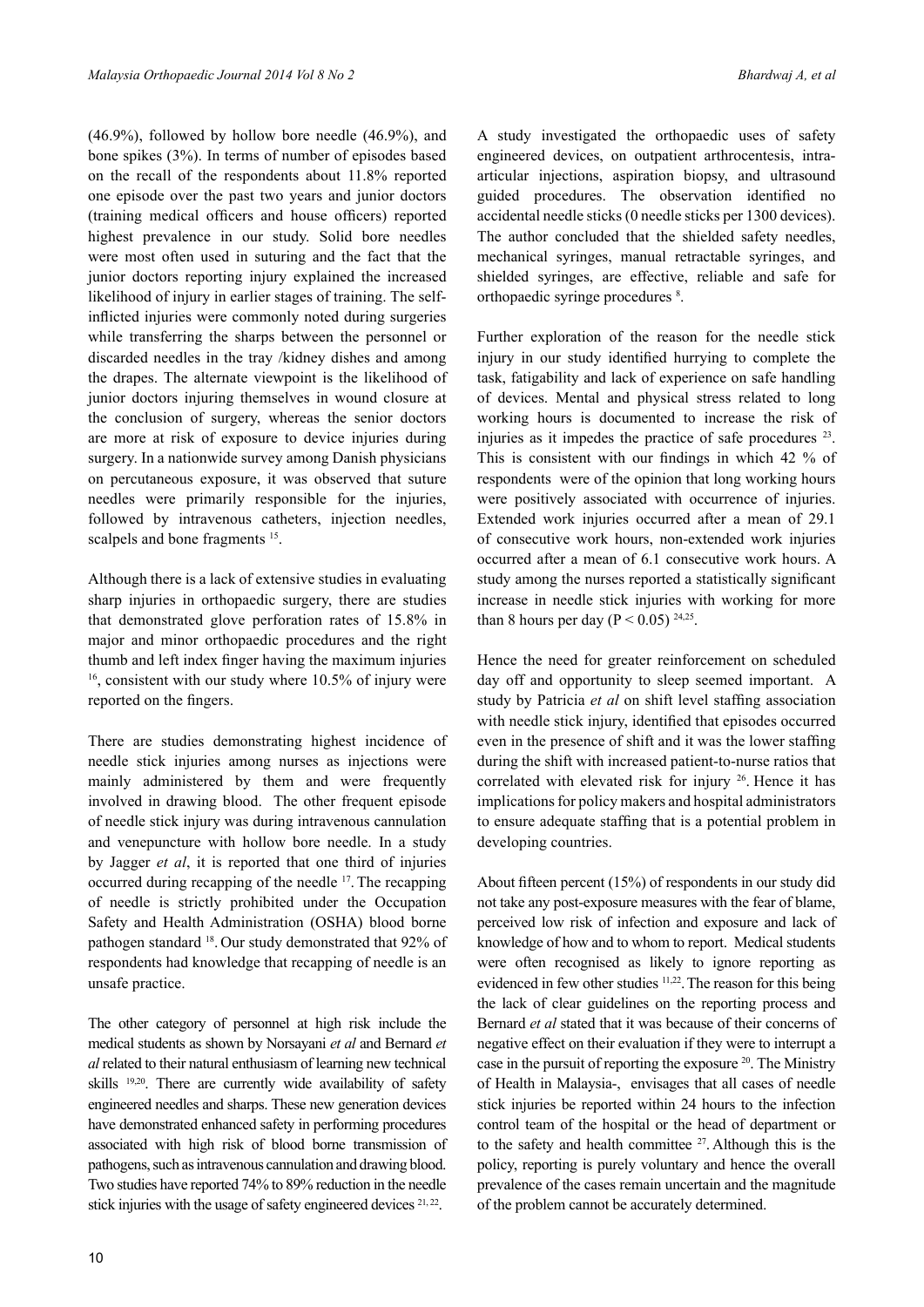This study shows that although majority of respondents (67.3%) demonstrated awareness about the universal precaution guidelines, and exhibited high risk perception (72.5%) however, there is scope for improvement (32%) in the knowledge gaps on the precaution guidelines. There was no difference in median score of knowledge on standard precautions among the cases of needle stick injuries and other non-needle stick injuries. We believe that reiteration about NSI and analysis of present practices should help to enhance awareness and to reduce the incidence of NSI. The fact that needs reiteration besides knowledge is the practice of standard precautions that will prevent the health care workers from risk of needle stick injuries and accompanied by adequate reporting that will benefit them through timely interventions.

The Centre of Disease Control (CDC) reiterates the importance of a culture of safety in work place to prevent occupational hazards. The strategies that should be employed to change staff practices towards safety measures include establishing multidisciplinary injury-prevention teams which includes representatives from all disciplines at risk for exposure, written exposure control plan, with a hard copy available to all employees, enforcing sharps injury reporting and records and educating front line workers. Such a training should be undertaken at the time of employment and further more once annually 28.

The limitation in our study is the response rate with a possibility of underreporting. It is documented that self-reporting of needle stick injuries do not capture all the occurrences due to recall inaccuracy  $29$ . In a study by Lee *et al*, passive surveillance reports detect only a small percentage of needle stick injuries compared to reports in prospective studies 30. To fully understand the

exact magnitude of the problem, a multi-centric study is required. However our present study provides the provisional report of the prevalence of the needle stick injuries among the orthopaedic surgeons and the attending nurses. It also highlights those gaps in the knowledge and practices on standard precautions and safety of devices that need to be addressed. Furthermore, under-reporting of the incidents do occur and there are opportunities to facilitate a climate of ensuring safety of all the health care workers and improve patient care <sup>31</sup>.

#### **Conclusion**

In conclusion, this study reveals that health care workers in the orthopaedic department are at risk of needle stick injuries through solid needles during surgical procedures and hollow needles while drawing blood and intravenous cannulation. The concerns that require further emphasis include non-adherence to pre and post exposure precautions, under-reporting of the exposures by the staff that mandates additional research to elaborately explore the factors that suppress the practice and reporting. There is a need to reiterate on completing the three doses of Hepatitis B immunisation. The prevalence is high among the junior doctors and the nurses. Although there is adequate demonstration of knowledge on standard precautions, it is not fully practised. Practice of standard precautions for infection control needs to be followed by all health care workers irrespective of the patient diagnosis and perceived infection status. Training and education on workplace safety, safe handling and disposal of sharps, provision of personal protective equipment, availability of safety engineered devices, IEC materials displaying the protocol and flow chart of reporting on exposures and access to interventions are the various ways to prevent this preventable occupational hazard.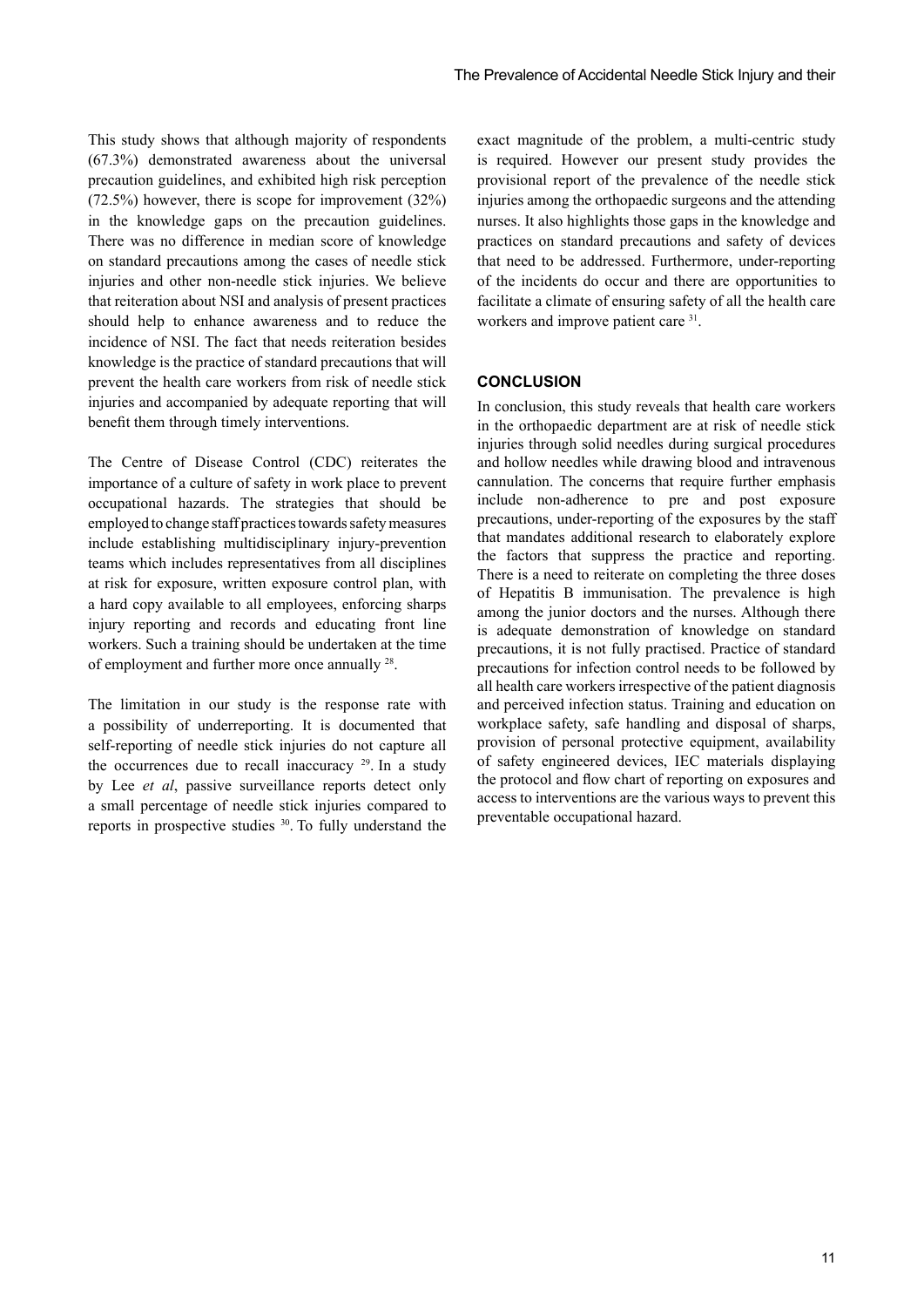# **References**

- 1. National Institute for Occupational Safety and Health- NIOSH Releases Guidelines On Preventing Needle Sticks. *AIDS Alert* 2000; 15:1-2.
- 2. Occupational Health Unit, *Ministry Of Health Malaysia,* 1998-2005. Accessed on 21st January 2014 http://www. moh.gov.my/images/gallery/Garispanduan/pekerjaan/SIS.pdf
- 3. Pruss-Ustun A, Rapiti E, Hutin Y. Sharp's injuries: Global burden of disease from sharps injuries to health-care workers. Geneva; *World Health Organization*; 2003.
- 4. Health Protection Agency Eye of the Needle: United Kingdom Surveillance.of Significant Occupational Exposure to Bloodborne Viruses in Healthcare Workers. 2008; www.hpa.org.uk/webc/HPAwebFile/ HPAweb\_C/1227688128096
- 5. Green B, Griffiths Psychiatric consequences of needle sticks injury EC. *Occup Med Lond.* 2013; 63(3): 183-8.
- 6. Kubitschke A, Bader C, Tillmann HL *et al*. Injuries from needles contaminated with hepatitis C virus: how high is the risk of seroconversion for medical personnel really? *Internist Berl*. 2007; 48(10): 1165-72.
- 7. Naghavi SH, Shabestari O, Alcolado. Post-traumatic stress disorder in trainee doctors with previous needle stick injuries. *J Occup Med (Lond)*. 2013; 63(4):260-5.
- 8. Sibbitt L J, Bankhurst AD. Safety syringes and anti- needle stick devices in orthopaedic surgery. *J Bone Joint Surg Am.* 2011; 93: 1641-9.
- 9. Wallis GC, Kim WY, Chaudhary BR, Henderson JJ. Perceptions of orthopaedic surgeons regarding hepatitis C viral transmission: a questionnaire survey. *Annals of The Royal College of Surgeons of England.* 2007; 89(3), 276-280.
- 10. Kadzielski J, Mc Cormick F, Zurakowski D, Herndon J H. Patient safety climate among orthopaedic surgery residents. *J Bone Joint Surg Am*. 2011; 93: e62.
- 11. Kah Lee L, Noor Hassim IN. Implication of the prevalence of needle stick injuries in a general hospital in Malaysia and its risk in clinical practice *Environ Health Prev Med*. 2005; 10(1): 33-41.
- 12. Lekhraj R, Rosidah Z, Whye Sook L. Needle Stick and Sharps Injuries and Factors Associated Among Health Care Workers in a Malaysian Hospital. *Euro J Social Sciences*. 2010; 13(3).
- 13. Ng YW, Hassim IN. Needle sticks injury among medical personnel in Accident and Emergency Department of two teaching hospitals. *Med J Malaysia*. 2007; 62(1): 9-12.
- 14. World Health Organization. The World Health Report, Box 4.4. 2002. Geneva, Switzerland: http://www.who.int/ whr/2002/ chapter4/en/index8.html.
- 15. Nelsing S, Nielsen TL, Nielsen JO. Percutaneous blood exposure among Danish doctors: exposure mechanisms and strategies for prevention. *Eur J Epidemiol.* 1997;13: 387-93.
- 16. Ersozlu S, Sahin O, Ozgur AF *et al*. Glove punctures in major and minor orthopedics surgery with double gloving. *Acta Orthop Belg.* 2007;73:760-4.
- 17. Jagger J, Berguer R, Phillips EK, Parker G, Gomaa AE. Increase in sharps injuries in surgical settings versus nonsurgical settings after passage of national needle stick legislation. *J Am Coll Surg*. 2010; 210: 496-502
- 18. Occupational exposure to bloodborne pathogens-OSHA. Final rule. *Fed Regist*. 1991; 6; 56:4004-182.
- 19. Norsayani MY, Neor Hassim I. Study on incidence of needle stick injury and factors associated with this problem among medical students. *J Occup Healtl*. 2003; 45: 172-8.
- 20. Bernard JA, Dattilo JR, LaPorte DM .The Incidence and Reporting of Sharps Exposure among Medical Students, Orthopedic Residents, and Faculty at One Institution. *J Surg Education*.2013; 70(5): 660-668.
- 21. Mendelson MH, Chen LBY, Finkelstein LE, Bailey E, Kogan G. Evaluation of a safety IV catheter using the Center for Disease Control and Prevention (CDC) National Surveillance System for Hospital Healthcare Workers Database. *Infection Control Hospital Epidemiology*. 2000; 2: 111.